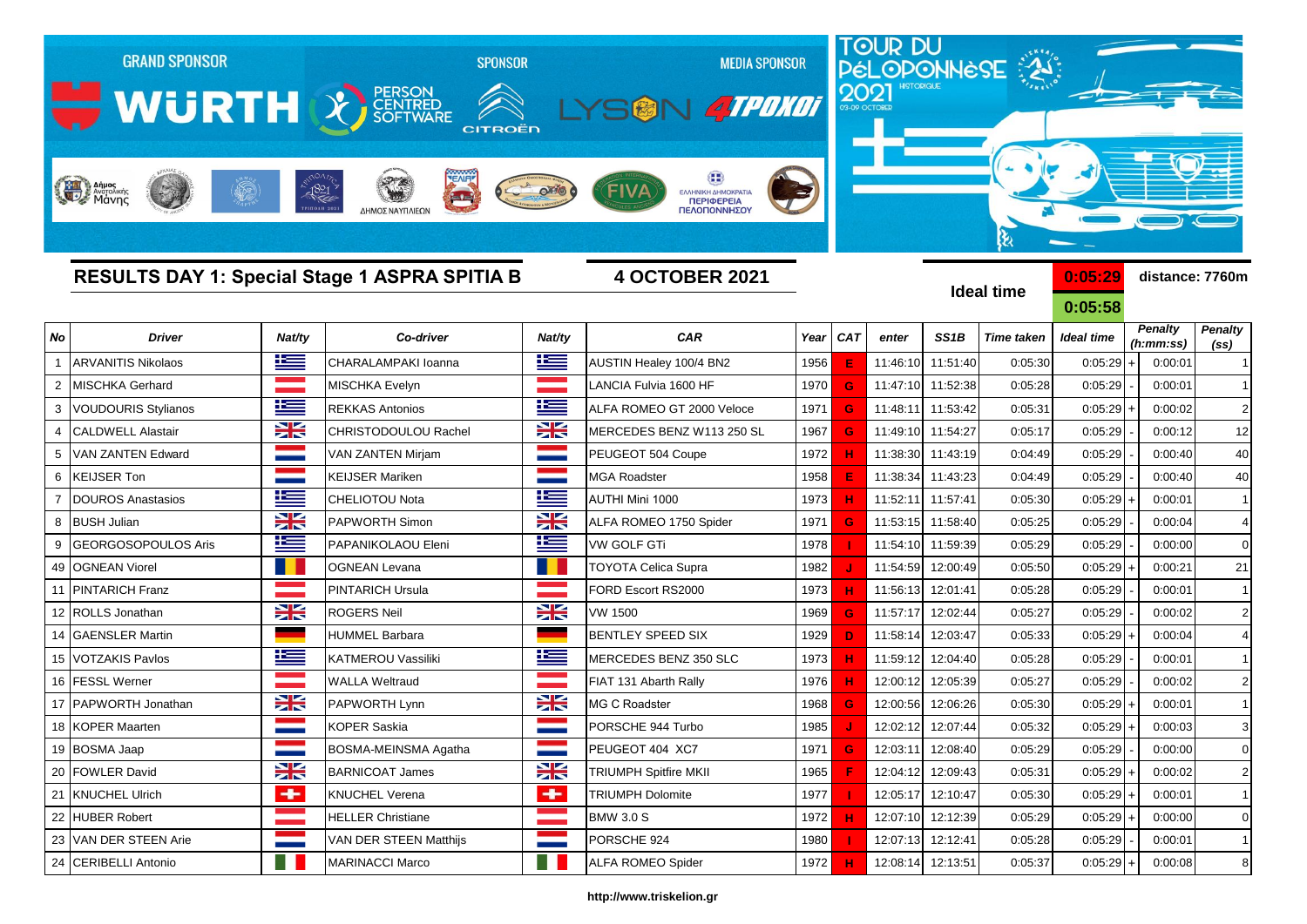### **Ideal time**

**0:05:58**

| No | <b>Driver</b>                   | Nat/ty      | Co-driver                       | Nat/ty    | CAR                                   | Year | <b>CAT</b> | enter    | SS <sub>1</sub> B | <b>Time taken</b> | <b>Ideal time</b> | <b>Penalty</b><br>(h:mm:ss) | <b>Penalty</b><br>(s <sub>s</sub> ) |
|----|---------------------------------|-------------|---------------------------------|-----------|---------------------------------------|------|------------|----------|-------------------|-------------------|-------------------|-----------------------------|-------------------------------------|
|    | 25 ROSCHMANN Dieter             |             | <b>ROSCHMANN Jutta</b>          | ۰         | ALFA ROMEO 8C 2300 Spider             | 1933 | Ð          | 12:08:51 | 12:14:13          | 0:05:22           | 0:05:29           | 0:00:07                     | $\overline{7}$                      |
| 26 | <b>PANIS Josef</b>              |             | <b>BURGER Gabriele</b>          |           | <b>BMW 328 Roadster</b>               | 1938 | D          | 12:10:08 | 12:17:19          | 0:07:11           | 0:05:29           | 0:01:42                     | 102                                 |
| 27 | <b>LUZI Lucio</b>               |             | <b>MAMBRETTI Anna</b>           |           | JAGUAR XK120 OTS                      | 1951 | Æ          | 12:11:15 | 12:16:38          | 0:05:23           | 0:05:29           | 0:00:06                     | 6                                   |
| 28 | <b>JUSZCZYK Mariusz</b>         |             | JUSZCZYK Iwona                  |           | MERCEDES BENZ W113 230 SL             | 1965 |            | 12:12:15 | 12:17:48          | 0:05:33           | 0:05:29           | 0:00:04                     | $\overline{4}$                      |
| 29 | POSMYK Jordan                   |             | PALUCHOWSKI Pawel               |           | MERCEDES BENZ W113 230 SL             | 1965 | F          |          |                   |                   | 0:05:29           | 0:05:29                     | 300                                 |
|    | 58 BEECHENER Richard            | 兴           | <b>BEECHENER Anja</b>           | <b>XX</b> | IMERCEDES BENZ W113 230 SL            | 1964 |            | 12:15:39 | 12:20:55          | 0:05:16           | 0:05:29           | 0:00:13                     | 13                                  |
|    | 31   DELL"AGNELLO Marco         | - 11        | DELL"AGNELLO Andrea             |           | <b>ALFA ROMEO Spider Junior</b>       | 1969 | G          | 12:15:30 | 12:20:44          | 0:05:14           | 0:05:29           | 0:00:15                     | 15                                  |
|    | 32 DENNISEN Fons                |             | <b>MEESTERS Jolijn</b>          |           | DATSUN Fairlady 1600                  | 1969 | G          | 12:17:13 | 12:22:41          | 0:05:28           | 0:05:29           | 0:00:01                     | 1                                   |
| 33 | <b>HOFSTATTER Heimo</b>         |             | <b>HOFSTATTER Katharina</b>     |           | ALFA ROMEO 1750 GTV                   | 1969 | G          | 12:18:08 | 12:23:36          | 0:05:28           | 0:05:29           | 0:00:01                     | 1                                   |
| 34 | <b>OLSZEWSKI Jerzy</b>          |             | <b>SCHELFHOUT Lieve</b>         |           | MERCEDES BENZ W113 280 SL             | 1969 | G          | 12:19:05 | 12:24:35          | 0:05:30           | 0:05:29           | 0:00:01                     | 1                                   |
|    | 35 MOSCICKI Artur               |             | <b>MOSCICKI Adrian</b>          |           | MERCEDES BENZ W113 280 SL             | 1969 | G          | 12:20:14 | 12:25:43          | 0:05:29           | 0:05:29           | 0:00:00                     | $\Omega$                            |
| 36 | <b>MLCOCH Hansi</b>             |             | <b>STEIDLER Burgi</b>           |           | <b>ALFA ROMEO Junior Sport Zagato</b> | 1970 | G          | 12:21:10 | 12:26:38          | 0:05:28           | 0:05:29           | 0:00:01                     | 1                                   |
| 37 | MALUSZYNSKA Joanna              |             | DOBANIEWICZ-GRABOWSKA Magdals   |           | MERCEDES BENZ W113 280 SL             | 1970 | G          | 12:21:04 | 12:26:40          | 0:05:36           | 0:05:29           | 0:00:07                     | $\overline{7}$                      |
| 38 | <b>DUPEN Ella</b>               | 23          | CHRISTODOULOU Sophia            | X         | VW Beetle 1300                        | 1971 | G          | 12:14:44 | 12:19:47          | 0:05:03           | 0:05:29           | 0:00:26                     | 26                                  |
| 39 | <b>KEMPE Jim</b>                |             | <b>KEMPE Hennie</b>             |           | <b>ALFA ROMEO GIULIA</b>              | 1971 | G          | 12:39:09 | 12:43:12          | 0:04:03           | 0:05:29           | 0:01:26                     | 86                                  |
|    | 40   BANTZIS Antonios           | <u>ik –</u> | <b>PAPASOTIRIOU Dimosthenis</b> | F         | LANCIA Beta Montecarlo                | 1976 | ж          | 12:23:44 | 12:29:09          | 0:05:25           | 0:05:29           | 0:00:04                     | $\overline{4}$                      |
|    | 41 KLOK Martijn                 |             | PELOSO Samantha                 |           | PEUGEOT 504 Coupe                     | 1970 | G          | 12:26:13 | 12:31:42          | 0:05:29           | 0:05:29           | 0:00:00                     | $\mathbf 0$                         |
| 42 | <b>STORACE Francesco</b>        |             | PAULUCCI BAROUKH Francesca      |           | TRIUMPH TR6                           | 1974 |            | 12:27:16 | 12:32:54          | 0:05:38           | 0:05:29           | 0:00:09                     | 9                                   |
| 43 | <b>HUBER Maximilian</b>         |             | <b>NEMETH Barbara</b>           |           | <b>AUSTIN Mini 1000s</b>              | 1975 |            | 12:28:14 | 12:33:39          | 0:05:25           | 0:05:29           | 0:00:04                     | $\overline{4}$                      |
| 44 | NIETRZEBA Adam                  |             | <b>LYSON Tomasz</b>             |           | <b>BUICK Century Custom Wagon</b>     | 1976 |            | 12:28:24 | 12:33:44          | 0:05:20           | 0:05:29           | 0:00:09                     | 9                                   |
|    | 45   MORAITIS Nikolaos          | Ħ           | <b>KOKKINOU Vera</b>            | ľ         | LADA BA3-2101                         | 1978 |            | 12:30:13 | 12:35:27          | 0:05:14           | 0:05:29           | 0:00:15                     | 15                                  |
| 46 | <b>KUIPER Remco</b>             |             | <b>WANTIA Jordy</b>             |           | DATSUN 180B                           | 1978 |            | 12:30:36 | 12:36:07          | 0:05:31           | 0:05:29           | 0:00:02                     | $\overline{2}$                      |
| 47 | <b>STEFOU Alexandros</b>        | Ħ           | ZACHAROPOULOS Nikolaos          | ĥ         | NISSAN A10 Violet                     | 1980 |            | 12:31:47 | 12:38:17          | 0:06:30           | 0:05:29           | 0:01:01                     | 61                                  |
| 48 | <b>WOLHFART Volker</b>          |             | <b>LAUTON Karin</b>             |           | PORSCHE 911 SC                        | 1980 |            | 12:33:22 | 12:38:48          | 0:05:26           | 0:05:29           | 0:00:03                     | 3                                   |
|    | 50 EVRARD Jacques               | n l         | <b>PAQUE Dominique</b>          |           | PORSCHE 911                           | 1984 |            | 12:34:12 | 12:39:40          | 0:05:28           | 0:05:29           | 0:00:01                     | 1                                   |
|    | 51 ZACHOPOULOU-ANTONATOU Christ |             | ZACHOPOULOU Miranda             | Ħ         | LANCIA Fulvia Coupe 1,3s              | 1973 |            | 12:35:03 | 12:39:57          | 0:04:54           | 0:05:29           | 0:00:35                     | 35                                  |
| 52 | <b>LAGIOS Miltiades</b>         | 连           | <b>KOUTSIS Ioannis</b>          | Ľ         | MERCEDES BENZ W191/170 DS             | 1953 | E          | 12:35:40 | 12:40:54          | 0:05:14           | 0:05:29           | 0:00:15                     | 15                                  |
| 53 | <b>KARIOTIS Ioannis</b>         | <u>r </u>   | <b>KARIOTI Maria</b>            | E         | DKW 3=6                               | 1960 | Е          | 12:35:51 | 12:41:17          | 0:05:26           | 0:05:58           | 0:00:32                     | 32                                  |
| 54 | <b>GIUSTINI Carlo</b>           | m           | MIZINA Svetlana                 | a se      | <b>ALFA ROMEO Giulietta Spider</b>    | 1957 | Е          | 12:38:46 | 12:44:44          | 0:05:58           | 0:05:58           | 0:00:00                     | $\mathbf 0$                         |
|    | 55 FILIPOWICZ Tomasz            |             | RODEK Joanna Lidia              |           | MERCEDES BENZ W121 190 SL             | 1959 | E          | 12:39:22 | 12:45:03          | 0:05:41           | 0:05:29           | 0:00:12                     | 12                                  |
|    | 56 MOTTIRONI Pierluigi          | H.          | QUINTILIANI Daniela             | H I       | <b>ALFA ROMEO Giulia Sprint</b>       | 1962 | Е          | 12:40:48 | 12:46:51          | 0:06:03           | 0:05:58           | 0:00:05                     | 5                                   |
| 57 | <b>STIPCICH Pierluigi</b>       |             | <b>TOMBOLINI Alfredo</b>        |           | <b>ALFA ROMEO Giulia Spider</b>       | 1962 |            | 12:41:05 | 12:47:02          | 0:05:57           | 0:05:58           | 0:00:01                     | $\vert$ 1                           |
|    | 59 SAMARAS Alexandros           | ł           | <b>SAMARA Alexandra</b>         | æ         | <b>ROLLS ROYCE SILVER SHADOW</b>      | 1968 | G          |          | 12:43:18 12:49:55 | 0:06:37           | $0:05:58$ +       | 0:00:39                     | 39                                  |

### **http://www.triskelion.gr**